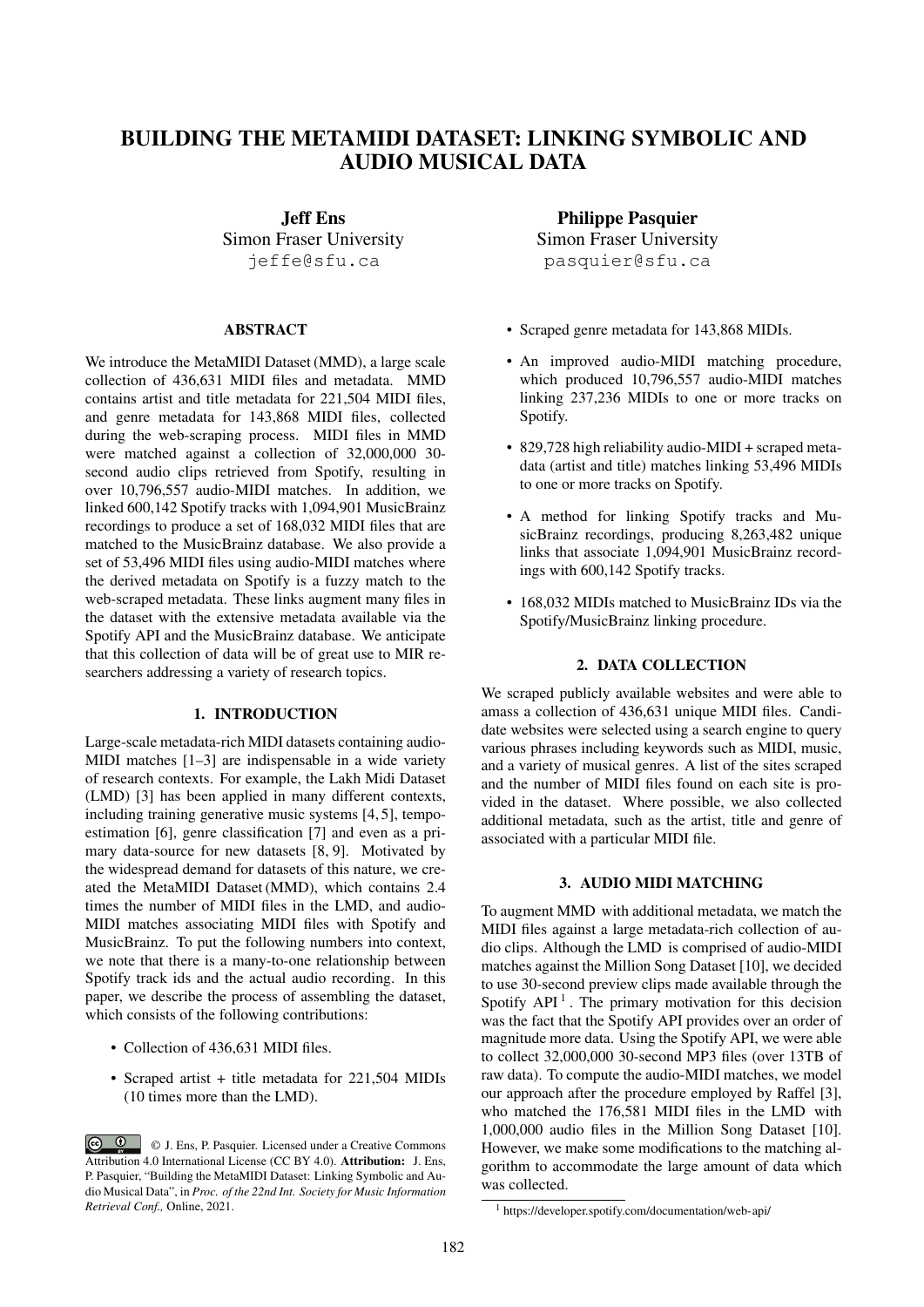Raffel's audio-MIDI matching procedure is comprised of two stages [3]. In the first stage, which we refer to as the blocking stage, audio-MIDI pairs which are unlikely to be a match are removed from consideration. In the second stage, which we refer to as the matching stage, a confidence score (on the range [0,1]) is computed for each remaining audio-MIDI pair. To be considered a valid match, the audio-MIDI pair must have a confidence score greater than 0.5. To compute the confidence score for an audio-MIDI pair, Raffel computes the Constant-Q Transform (CQT) [11] for the audio file and the audio-rendered MIDI file, using 48 logarithmically-spaced bins from C2 to B5 (12 bins per octave). Then, the dynamic time warping (DTW) algorithm is used to find the optimal alignment, from which the confidence score is directly computed [3]. Although this procedure produces good results, it is extremely slow, as DTW has quadratic run-time, which makes this approach intractable.

To speed up the matching process, Raffel proposes learning distance preserving low-dimension embedding spaces, which should allow for highly dissimilar matches to be efficiently removed from the search space. Raffel explores two approaches, an attention-based network ( $\mathcal{H}_{\infty}$ ) that embeds arbitrary length CQT matrices into a 128-bit hash code [12], and a convolution-based network  $(\mathcal{H}_k)$  that maps  $k \times 48$  CQT matrices into 32-bit hash codes [13], which can be used to transform a  $n \times 48$  CQT matrix into a sequence of  $\lfloor \frac{n}{k} \rfloor$  32-bit hash codes. Using trained embedding networks  $\mathcal{H}_{\infty}$  and  $\mathcal{H}_{8}$ , Raffel employs the following procedure to match a single MIDI CQT  $m$  against a set of audio CQTs A.

- 1. Blocking Stage
- (a) Compute  $\mathcal{D}_{\text{H}}(\mathcal{H}_{\infty}(a), \mathcal{H}_{\infty}(m))$  for each  $a \in A$ , where  $\mathcal{D}_{\rm H}$  is the bitwise hamming distance.
- (b) Construct a set A', containing the  $t_1 = 100,000$   $a \in$ A that are closest to m, using the distances calculated in 1a.
- (c) Compute  $DTW(H_8(a), H_8(m))$  for each  $a \in A'$ .
- (d) Construct a set A<sup>n</sup> containing the  $t_2 = 250$   $a \in A$ <sup>n</sup> that are closest to  $m$ , using the distances calculated in 1c.
- 2. Matching Stage
- (a) Compute  $DTW(a, m)$  for each  $a \in A''$  and record any matches with more than .5 confidence.

#### 3.1 Modifications to the Matching Procedure

According to Raffel's measurements, it takes an average of 108 seconds on a single CPU to match one MIDI file against 1,000,000 Audio files. As a result, without making modifications to Raffel's procedure, it would take roughly 558 days on a 32-core CPU to match our collections of audio and MIDI files. In order to optimize the audio-MIDI matching procedure to our specific context, we make changes to the blocking stage. Notably, since we do not modify the second stage, and use Raffel's code<sup>2</sup> to compute the confidence scores, our matches can be considered to be the same quality as those found in the LMD.

The simplest modification involved implementing a c++ version of the DTW code for 32-bit hash sequences, used in the blocking stage, which runs 2 times faster than Raffel's jit-compiled Cython implementation according to our measurements. We also reconsider the use of the attention based embedding network  $\mathcal{H}_{\infty}$  in Steps 1a and 1b. Using Raffel's approach, Step 1a can be computed very quickly, accounting for less than 1% of the total algorithm run-time. However, due to the low reliability of distance measurements in this embedding space, relatively few audio files can be removed from consideration. As a result, Step 1c takes much longer to run, accounting for roughly half of the total run-time. One reason for the limited accuracy of this approach, is that  $\mathcal{H}_{\infty}$  must embed MIDI and audio CQTs into the same 128-bit hash code, despite MIDI files being much longer than the audio files.

To address this issue, we use  $\mathcal{D}_W$ , defined in Eq. 1, to compute the distances in Step 1a. Given an  $n \times 48$  MIDI CQT  $m$  and an audio CQT  $a$ , we build a set of 30-second length sub-sequences  $(\mathcal{X}^m)$  from m, as defined in Eq. 1a, where s is the stride. Using  $\mathcal{H}_{128}$  we map each 30-second length CQT matrix (i.e.  $646 \times 48$ ) x to a hash code by splitting  $x$  into contiguous windowed sub-sequences, computing  $\mathcal{H}_{128}(\cdot)$  for each sub-sequence, and concatenating the resulting hash codes. Formally, we refer to this process as  $\mathcal{H}_k^*$ , which we define in Eq. 1b, where  $\oplus$  denotes concatenation. Then, as shown in Eq. 1c, we compute the bitwise hamming distance  $(\mathcal{D}_H)$  between  $\mathcal{H}^*_{128}(x)$  and  $\mathcal{H}^*_{128}(a)$  for each  $x \in \mathcal{X}^m$ , considering the minimum distance to be representative of the distance between m and a.

$$
\mathcal{X}^m = \{m[si:si+646] \,:\, 0 \le i \lt \left\lfloor \frac{n-646+1}{s} \right\rfloor\} \tag{1a}
$$

$$
\mathcal{H}_k^{\star}(x) = \bigoplus \{ \mathcal{H}_k(x[ki:k(i+1)]): 0 \le i < \left| \frac{||x||}{k} \right| \} \tag{1b}
$$

$$
\mathcal{D}_{\mathbb{W}}(a,m) = \min(\{\mathcal{D}_{\mathbb{H}}(\mathcal{H}_{128}^{\star}(a),\mathcal{H}_{128}^{\star}(x)) : x \in \mathcal{X}^{m}\})
$$
(1c)

#### 3.2 Training the Embedding Networks

We derive our neural network architecture from the one used by Raffel [3]. The first section of the network is comprised of  $k$  groups, with each group is containing 2  $3\times3$  convolutional layers, followed by a  $2\times1$  max pooling layer. The second section contains two dense layers with 2048 units each, followed by a 32-dimensional output. The ReLU activation is used in all layers, except for the last layer, which uses the tanh activation function to effectively binarize the output. For the  $\mathcal{H}_{128}$  network, which learns to downsample a sequence of  $128 \times 48$  CQT matrix into a 32-bit hash code, there are  $k = 5$  groups, using the filter sizes 64, 64, 64, 32, and 16 for each group respectively. For the  $\mathcal{H}_8$  network, which learns to downsample a  $8 \times 48$  CQT matrix into a 32-bit hash code, there are  $k = 3$ groups, using 64, 32, and 16 filters per group respectively. We train  $\mathcal{H}_{128}$  and  $\mathcal{H}_8$  using the same triplet loss as Raffel.

<sup>2</sup> https://github.com/craffel/midi-dataset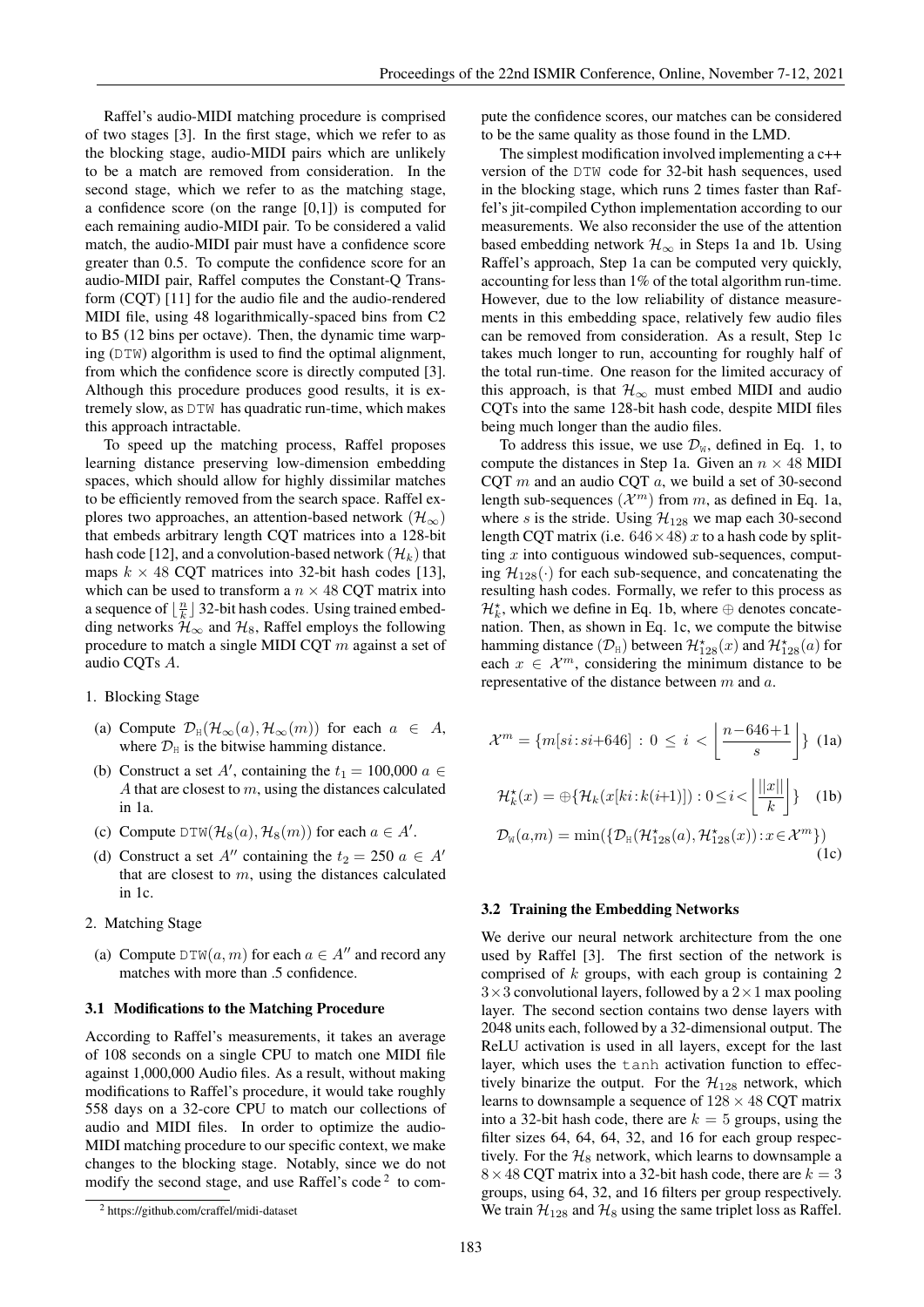

Figure 1. Percentage of MIDI files matched at thresholds.

In terms of training data, we use the 116,189 audio-MIDI matches from the LMD, which we split into testing, validation and training datasets. We train each network with a learning rate of 1e−4, and early stopping on validation every 1000 batches, using Keras [14].

## 3.3 Evaluating the Embedding Networks

To evaluate the expected accuracy of distance calculations using our trained embedding networks, we use the same method proposed by Raffel. For a known audio-MIDI pair  $(m, a)$ , we measure the distance between m and a set of 1,000,000 audio files  $\mathcal{X}$ , with  $a \in \mathcal{X}$ , to determine the rank of the correct match. After repeating this process for 1,000 audio-MIDI pairs in our test set, we can measure the proportion of MIDI files where the correct match ranks below a particular threshold. The results are presented in Figure 1, including results previously presented by Raffel for purposes of comparison [3]. Although Raffel used different data to train and evaluate the embedding, we can be fairly confident in the reliability of our comparison, as the curve for our  $H_8$  embedding network (Step 1c (Ours)) is nearly identical to the curve for Raffel's  $\mathcal{H}_8$  embedding network (Step 1c (Raffel)). Although using  $\mathcal{D}_{W}$  slows down Step 1, the results demonstrate that it is much more accurate, which means we can reduce the number of comparisons needed in Steps 1c and 1d, which ultimately speeds up the algorithm, as Step 1c accounts for roughly half of the total run-time.

# 3.4 Matching Against 32,000,000 Audio Files

Clearly, a large factor contributing to the run-time of the matching algorithm is the threshold levels  $(t_1, t_2)$  for each stage of the search. Raffel et al. determine  $t_1$  and  $t_2$  based on the evaluation method presented in Figure 1. However, this approach is merely a proxy for what we are actually trying accomplish. Put simply, in matching a large collection of MIDI files with a large collection of Audio Files, we are trying to maximize the number of matches. In order to get a sense of the relationship between run-time and the number of matches, we run our matching procedure with 1,000 MIDI files and 10,000,000 audio files, using various thresholds. The results in figure 2 show that we pay a high computational cost to increase the number of MIDIs matched. For example, increasing the thresholds from  $t_1 = 100,000$  /  $t_2 = 250$  to  $t_1 = 1,000,000$  /  $t_2 =$ 2,500 increases the run-time by 560%, while only yielding a 10% increase in the number of MIDIs matched and a 200% increase in the number of Audio files matched.

Due to memory limitations, it is not possible to match a MIDI CQT against all 32,000,000 audio CQTs at once. As a result, we subdivide the audio CQTs into four chunks, and process them each separately. In light of the results in the previous section, we decided to set  $t_1 = 100,000$  and  $t_2$  = 250 for each chunk. In Table 1, we report the results of the Audio-MIDI matching procedure. In comparison to the LMD, where only 26% of the MIDI files were matched to at least one Audio file, we were able to match 56% of the MIDI files, for a total of 237,236 MIDI files matched. Notably, our modifications to the matching procedure also had a substantial impact on the run-time, as the average run-time per match was only 3.3 times more than the runtime for LMD matching, despite matching against over 32 times more audio.

#### 3.5 High Reliability Audio-MIDI Matches

Although the audio-MIDI matches are fairly reliable, Raffel notes that it is not uncommon for there to be false positives when an audio-MIDI pair share the same chord progression [3]. To address these issues, we produce a subset of the audio-MIDI matches which are more reliable, using artist+title metadata that was collected during the scraping process. In short, we only retain audio-MIDI matches where the title or artist scraped with the MIDI file is a fuzzy match to the metadata on Spotify. Since artists and title metadata frequently contain extraneous information, we remove all content in parenthesis or square brackets, and remove all content following a dash. As a result, the Spotify track titled "Rain Is Falling (Karaoke Version) - Originally Performed By Electric Light Orchestra" would be reduced to "Rain is Falling" after pre-processing. We measure the similarity between two strings using cosine similarity on their tri-gram profiles, and only keep matches when the similarity exceeds .8 for either the artist or the title metadata. Once this procedure has been completed, we are left with 53,496 (12%) matched MIDI files and 829,728 total matches.

#### 4. LINKING SPOTIFY AND MUSICBRAINZ

To further expand the dataset, we make links between Spotify track ids to MusicBrainz recording ids using a classifier trained on audio features. Although AcousticBrainz Labs has provided an archive  $3$  of the Echo Nest mappings between MusicBrainz and Spotify, we were only able to match 24,363 MIDI files to MusicBrainz IDs using this resource. To train our classifier, we gathered a set of ground truth data using International Standard Recording Codes (ISRC), which are provided by both Spotify and MusicBrainz. Although Spotify provides this information for almost all of their tracks via their API, only a percentage of recordings in the MusicBrainz database have been

<sup>3</sup> https://labs.acousticbrainz.org/million-song-dataset-echonestarchive/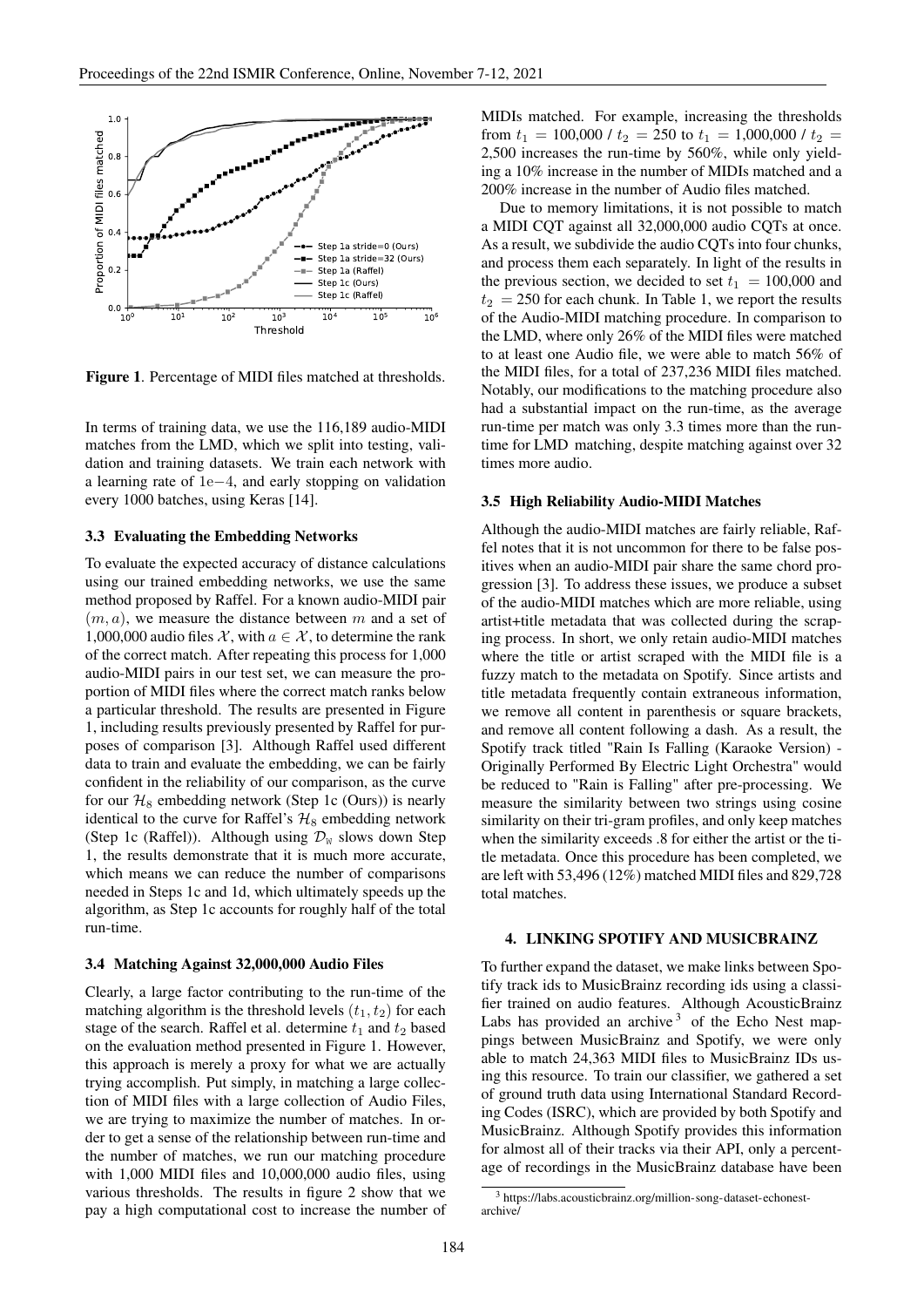

Figure 2. The number of MIDI files matched, Audio recordings matched and average match run-time for different thresholds. On the left, the first value denotes  $t_1$  and the second value denotes  $t_2$ .

| Dataset    | <b>MIDIs</b> | Audio<br>Source     | Matching<br>Method | Matched<br><b>MIDIS</b> | Matched<br>Audios | Total<br>Matches | Percentage of<br><b>MIDIs Matched</b> |
|------------|--------------|---------------------|--------------------|-------------------------|-------------------|------------------|---------------------------------------|
| <b>LMD</b> | 176.581      | MSD[10]             | Audio              | 45,129                  | 31.034            | 116.189          | 25.6%                                 |
| <b>MMD</b> | 436,631      | Spotify             | Audio              | 237,236                 | 2,209,941         | 10,796,557       | 52.7%                                 |
| <b>MMD</b> | 436.631      | Spotify             | Audio + Text       | 53,496                  | 347,703           | 829,728          | $12.3\%$                              |
| <b>MMD</b> | 436.631      | MusicBrainz $\star$ | Audio              | 168,032                 | 1,094,901         | 8,384,256        | 38.5%                                 |
| <b>MMD</b> | 436.631      | MusicBrainz $\star$ | Audio + Text       | 34.174                  | 408,922           | 1,232,909        | $7.8\%$                               |

Table 1. Statistics for the audio-MIDI matching. Note that the MusicBrainz matches were computed by combining the Spotify audio-MIDI matches and the Spotify-MusicBrainz links (Section 4). The Percentage of MIDIs Matched column reports the percentage of MIDI files in the respective dataset that have at least one match to an audio file. Total Matches denotes the total number of unique audio-MIDI pairs matched.

labeled with an ISRC code. Using the ISRC codes which were available, we were able to compile about 100,000 unique ground truth matches. This data was divided into training, validation and testing sets.

We use the AcousticBrainz  $API<sup>4</sup>$  to obtain features for recordings in the MusicBrainz database, since the actual audio is not provided by MusicBrainz or AcousticBrainz. To extract features from the 30-second Spotify preview clips, we use the same feature extractor as AcousticBrainz (Essentia [15]). Using the low-level features extrated via Essentia, we obtain a feature vector of dimension 1773 to represent each audio clip. Then we trained a classifier to predict whether a pair of vectors, one collected from the AcousticBrainz database, and another from Spotify, correspond to the same recording. To train the classifier, we expose the model to ground truth matches, where the AcousticBrainz recording and Spotify recording share the same ISRC, and negative matches, where both recordings do not share the same ISRC. To construct a negative match, we randomly select one recording from each data source (AcousticBrainz and Spotify). Note that for training, validation and testing we make sure the model is exposed to both conditions (ground truth and negative match) an equal number of times.

We use the XGBoost library [16] to train a gradient boosting model. To determine the optimal hyperparameters for the model, we perform a grid search using the following parameters: nestimators {2500, 5000}, learning rate  $\{.1, .25, .5, .75\}$ , and max depth of  $\{2, 3, 4\}$ . To evaluate the models, we calculate the accuracy with which the model was able to predict if the pair of recordings was a positive (ground-truth) or negative match. We found the model with nestimators=2500 learning rate=.25 and max depth=4 to perform the best on the validation set, achieving 97.6% accuracy. To give us some indication that

Since, at the time of writing, there are 5,534,103 unique recordings in the AcousticBrainz dataset, and 2,209,941 Spotify audio previews (see Table 1) which we want to match against, collecting the model's predictions for each pairwise match would be extremely computationally expensive. To make this process feasible, we first match all the artists in the MusicBrainz database against a list of artists from Spotify using tri-gram cosine distance with a threshold of .7. Then we match each the titles of each recording if the artists were a match, once again using trigram cosine distance with a threshold of .7. Then for each potential match, we use the classifier to predict whether it is actually an audio match. Consequently, the error rate should be lower than 2.5% since matches must also have similar metadata (artist title) to be considered a match. The entire process took about 3 days on a single computer. In Table 2 below, we outline the results of the Spotify-MusicBrainz linking process. We provide details on the MIDI-MusicBrainz matches which were derived from the audio-MIDI matches in Table 1.

## 5. ANALYZING THE DATASET

#### 5.1 Overview Statistics for the Midi Files

In order get a sense of the type of data that was collected, we compute the distributions for several features. We parse a MIDI file into a set of tracks, where a track is simply the set of note onsets and offsets belonging to a (MIDI track, channel, instrument) tuple. Each track is subdivided into a sequence of bars, using the time

we are not simply over-fitting on the validation set, we compute the accuracy of the best model using the testing set. Based on the fact that the best model scored 97.5% accuracy on the test set, which was only used once, we can be fairly confident that the model will generalize with this level of accuracy.

<sup>4</sup> https://acousticbrainz.org/data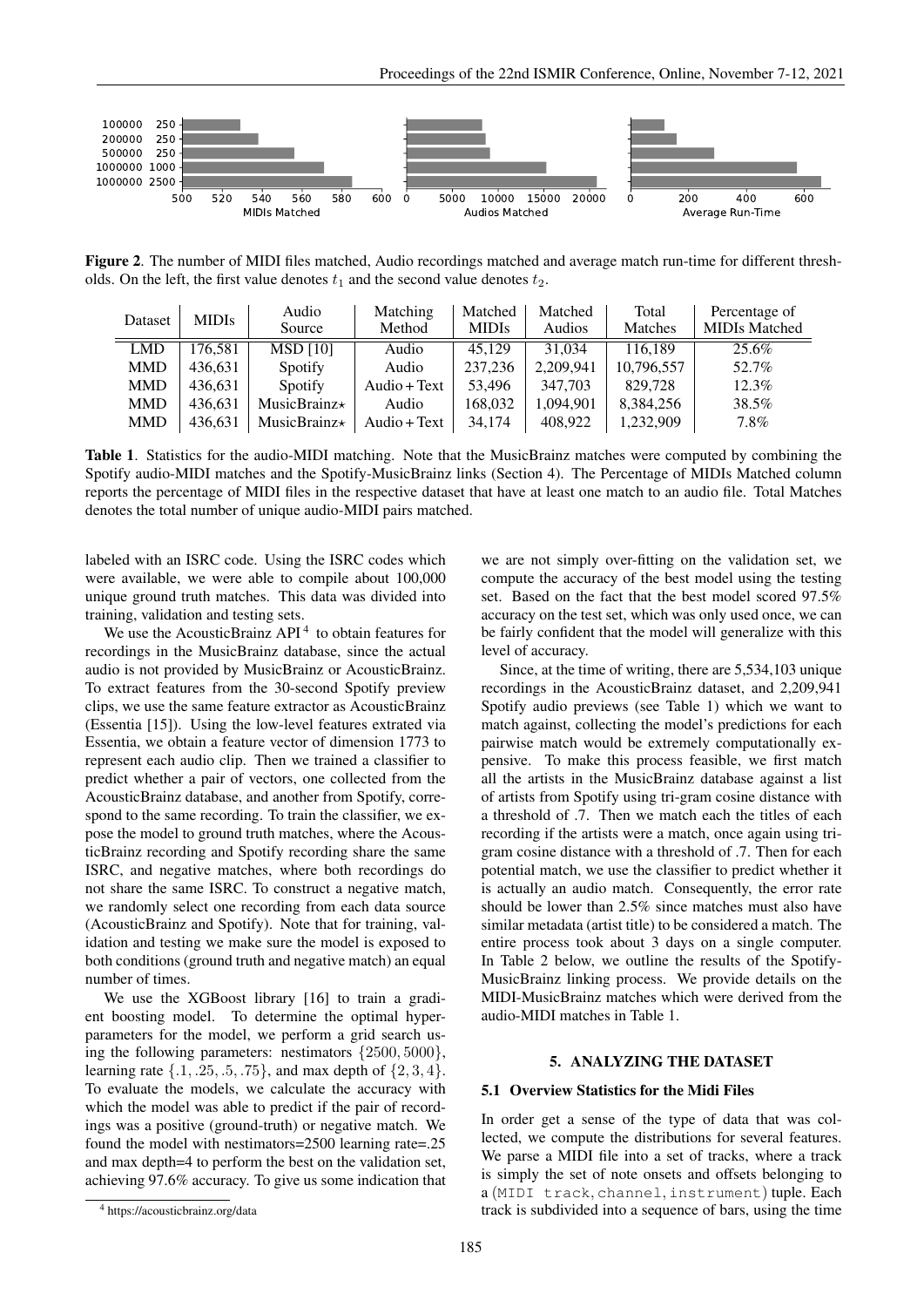|                              | Matched<br>Spotify IDs | Matched<br>MusicBrainz IDs | Spotify-MusicBrainz<br><b>Matches</b> | MIDI-MusicBrainz<br><b>Matches</b> |
|------------------------------|------------------------|----------------------------|---------------------------------------|------------------------------------|
| <b>MSD Echo Nest Archive</b> | 1.307.152              | 675,240                    | 3,168,164                             | 24,363                             |
| <b>ISRC</b> Matches          | 104.404                | 69,006                     | 104.404                               | 82,951                             |
| Ours)                        | 600,142                | 1,094,901                  | 8,263,482                             | 168,032                            |

Table 2. Statistics for the Spotify-MusicBrainz matching.

signature information present in the MIDI file. Due to space limitations, we present a few of the most pertinent features below, providing a more comprehensive overview elsewhere<sup>5</sup>:

- 1. Number of Tracks : The number of tracks, as defined above, in a MIDI file.
- 2. Beat Length : The total length in quarter note beats of an entire MIDI file.
- 3. Notes Per Bar : The number of note onsets occurring in a bar. We measure this on each track separately, so that we do not conflate notes per bar and number of tracks.

We compute the distribution of each of these features across three different sets of data: the LMD, MMD, and their symmetric difference MMD  $\Delta$  LMD. These distributions are shown in Figure 3. On a whole, the graphs demonstrate that LMD, MMD ∆ LMD and MMD are all fairly similar, however there are some differences worth noting. The two most obvious differences, are the beat length and number of tracks. The difference in beat length distributions can mainly be explained by the fact that two of the sites we scraped MIDIs from only provide 30s preview MIDI clips for free. Since the musical quality of these shorter MIDIs is comparable to that found in the LMD, we saw no real reason to exclude these files. The difference in track counts per MIDI does not have an obvious explanation, but is worth noting nonetheless.

# 5.2 Estimating the Reliability of Scraped Metadata

To gauge the reliability of the scraped metadata, we analyze instances where metadata was collected for the same MIDI file (md5 checksum) from multiple sources. In total, there are over 10,000 MIDI files which satisfy this criteria. For each of these MIDI files, we compare the title/artist and genre/category metadata separately. For the title/artist metadata, we concatenate this metadata into a single string, delimited by a "-", and compute cosine similarity on their tri-gram profiles. For the genre metadata, we compute tri-gram cosine similarity between each pairwise combination of elements between two genre/category lists, and report the maximum similarity. The mean similarity is 73.7% for title/artist metadata and 1.1% for genre metadata. Immediately apparent, is the significant discrepancy, as title/artist metadata appears to be fairly consistent from site to site, while genre metadata is not. Further manual analysis reveals that the genres/categories are often very generic, which may make them unsuitable for some purposes. In some respects, this is not altogether surprising, as determining the genre/category of a piece of music is a highly subjective process, and other research has shown a significant level of disagreement [17]. However, with regards to the artist/title metadata, these results seem to indicate that we can be fairly confident in this form of metadata. It is worth noting that this type of analysis does not rule out cases where artist/title metadata on multiple sites was derived from a single inaccurate source to begin with.

# 5.3 False Positives and Audio Midi Matching

Using the standard and high-reliability sets of audio-MIDI matches, we can further analyze the source of false positives in the matching procedure. To do this, we compare the genre distribution of each set of audio-MIDI matches. Since Spotify uses more than 5,000 genres, many of which contain descriptors of particular locations (ex. Louisville Indie) or languages (ex. Spanish Indie Pop), we preprocess the data to remove geographical locations, demonyms and languoids. This results in about 2,500 genres. To further aggregate these genres into broader categories we employ a graph embedding approach. Using the Spotify API, we collect a list of genres for 336,507 different artists. For example, the band U2 has a genre list containing three genres: Irish Rock, Permanent Wave, and Rock. Note that after we apply our pre-processing procedure, U2 has two genres: Rock and Permanent Wave. Of particular interest for our purposes here, is artists which have a genre list containing more than one genre, as the overall frequency with which two genres co-occur within genre lists should provide a good indication of their similarity.

Then we construct a graph where each genre is a node, and the edge weights between nodes are the count of cooccurrences within the genre lists. To create the embedding, we use the Node2Vec algorithm [18], which creates an embedding space that is trained on relations found within the graph. Similar to the word2vec algorithm [19], where adjacent groupings of words inform the embedding, random walks on the graph are used to infer a context for each node. We use the nodevectors  $6$  implementation of Node2Vec to learn a 32-dimensional embedding space, training with random walks of length 30 for 100 epochs. To determine a small set of  $k$  representative genres, we use Agglomerative Hierarchical Clustering with Ward linkage to partition the embedded genre vectors into  $k$  clusters. In order to give each cluster a human-readable label, we count the frequency with which each of the genres belonging to the cluster is used in the genre lists. The most frequently used genre is taken as the label for each genre. We set  $k = 15$ , which produces the following set of genres: indie, rock, experimental, jazz, pop, metal, musica, electronic,

<sup>5</sup> https://github.com/jeffreyjohnens/MetaMIDIDataset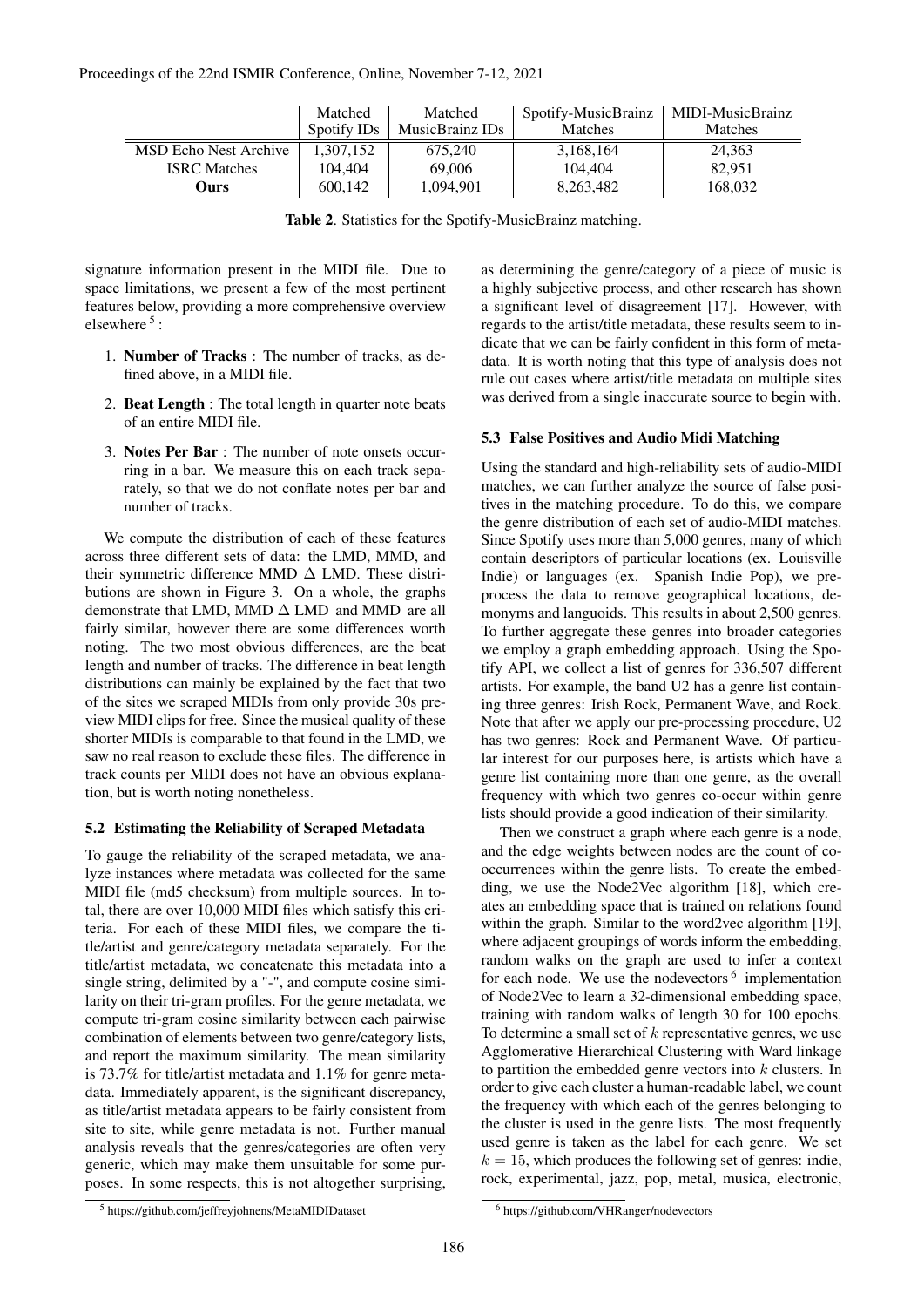

Figure 3. The distributions for various features computed on LMD, MMD ∆ LMD and MMD.



Figure 4. The distribution of genres for matched MIDI files using two methods: audio and audio + text.

folk, choir, classical, punk, punk rock, hip-hop, and electronica. We admit that our decision to set  $k = 15$  is fairly arbitrary, however, due to the nature of our clustering procedure, selecting a different value for k would not have a large impact. For example, setting  $k = 16$  produces the same set of 15 genres with one new genre cluster.

In Figure 4 the genre distributions are plotted for each version of the matching procedure. Since we can be fairly confident that the audio + text matches are more accurate, analyzing the discrepancies between the genre distributions can help identify some of the shortcomings of the DTW audio-MIDI match algorithm. In the audio matches distribution, we see a large increase in pieces classified as pop and electronic, which indicates these pieces are likely the source of most of the error. This may be a byproduct of their simple harmonic structure, and/or the prevalence of remixes and covers within these particular genres.

## 6. USING THE METAMIDI DATASET

The dataset, as well as a detailed description of its contents, can be accessed through the MetaMIDI Dataset reposi-

tory<sup>7</sup>. Throughout the dataset, MIDI files are identified by their md5 checksum. We provide mappings from md5 checksums to Spotify track ids and MusicBrainz recording ids, which can be used to access a plethora of metadata. The MusicBrainz database provides access to variety of linked entities including artists, recordings, releases, composers, producers, recording engineers and labels. Detailed attributes are available for most entities. For example, the MusicBrainz entry for the group Bon Iver, provides the date and location where the group was established, a list of aliases, a set of genre tags, and a comprehensive list of links to external websites. Using the Spotify API, a variety of metadata can be accessed, including track-based audio features such as danceability, valence, liveness and energy; and additional metadata ranging from genre to artist popularity.

#### 7. CONCLUSION

Although the primary contribution is the dataset itself, we have also provided reusable insights related to the audio-MIDI matching algorithm and the Spotify-MusicBrainz linking procedure. One limitation worth noting, is the uncertainty in relying on Spotify's 30-second clips to persist into the future, which unfortunately has already become an issue with the 7Digital clips in the Million Song Dataset [10]. With regards to the dataset, we anticipate a wide variety of potential use-cases for this data. Since many generative systems have been trained using the Lakh MIDI Dataset [4, 5, 9], the MMD will undoubtedly be a valuable asset to research in this area, as it features 2.4 times more MIDI files. More broadly, the metadata that our audio-MIDI matches provide access to, as well as the audio-MIDI matches themselves, can be used to support a variety of scientific inquires related to MIR and Musicology.

<sup>7</sup> https://github.com/jeffreyjohnens/MetaMIDIDataset